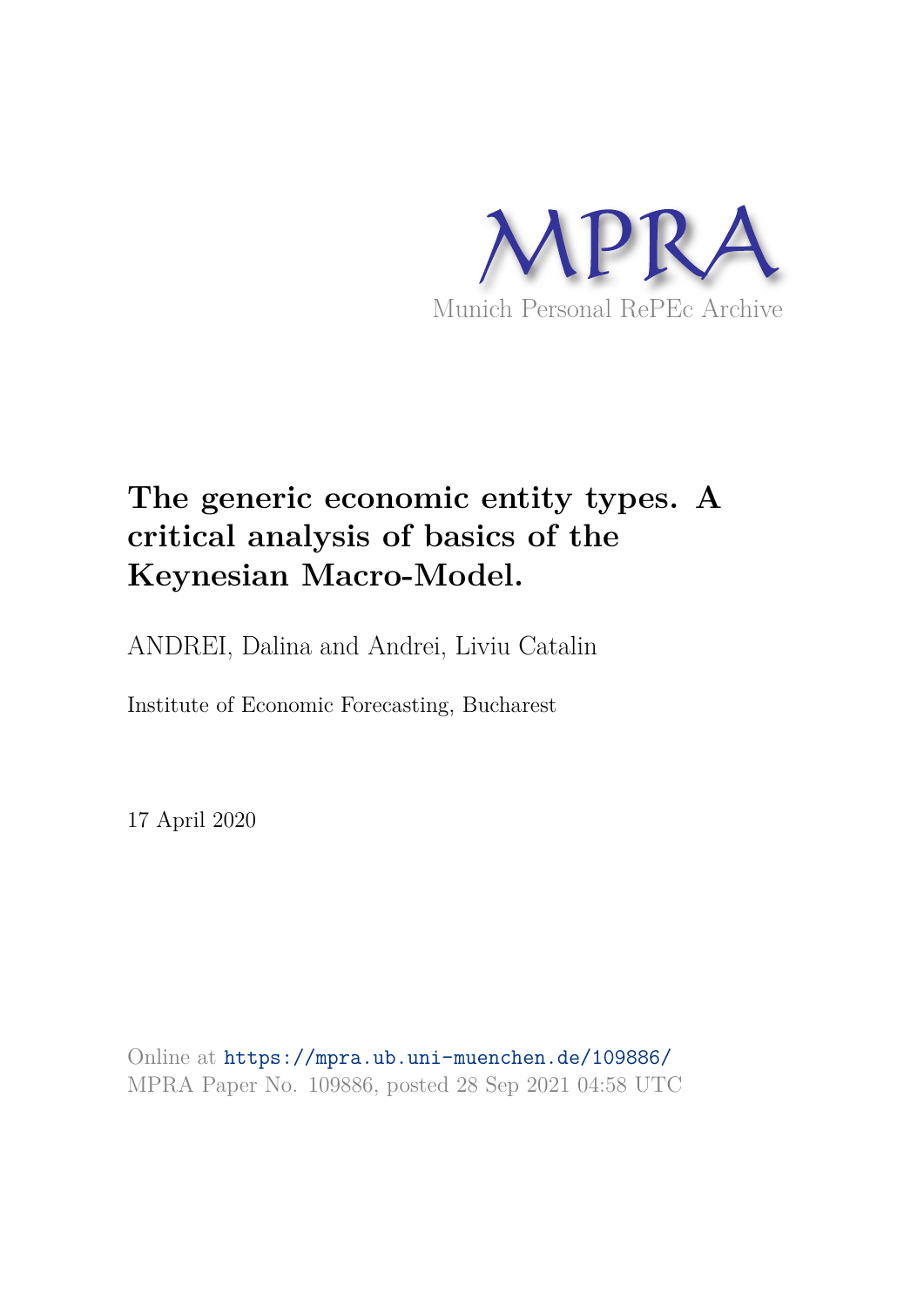# **The generic economic entity types. A critical analysis of basics of the Keynesian Macro-Model.**

Dalina Andrei<sup>[1](#page-1-0)</sup>, Liviu.C. Andrei<sup>[2](#page-1-1)</sup>

### A**bstract**

This below paper focuses on the economic entity concept. Difficult to find that (part of) economic literature not dealing with economic entities and issues. For the sake of better understanding ever on this our text below will start from the JM Keynes' capital paper of 1936' focusing on what was called the , Macro-Model', but as critical analysis of this last. There will be aimed a consistent image of basic types of economic entities. These last will be, besides the firms and households, on the 'trunk'( main part) of the macro-flow, already , recognized' since the old classics', banks (with thier today system'), the State (which is actually Government and/or the State economic sector detached) and the rest of the world, that is not only the widest economic area, but equally the appropriate expression of what is called the , open economy'.

**Keywords:** economic entity, micro- & macro-economics, firms, banks & banking system, State & Government, rest of the world, flows & stocks

## **JEL Classification:** B12, B17, C00, D00, E00, H00

This will be first a ,passage' from the economic thinking terms to the ones of reality around. In such a context the Keynes', Macro-model' certainly reclaims what is written in our today manuals of economics, except for some additions and corrections that will be depicted and explained below each at its appropriate moment. Our aim here below will be explaining-understanding both the detail and the whole regarding economic entities<sup>[3](#page-1-2)</sup> and so the *model* comes first as either concept and , quality'.

#### **1. The time terms**

These terms come up in the Keynes'[4] contribution after descerning from the 18th Century one of the Physiocrate François Quesnay rather a continuous *circular flow.*  Then, Keynes makes the difference between the *short* time term – the one of the *national income* flow moving between *firms* to *households* and back to firms, together with specific effects in context coming from these entities in road – and the *long* term – i.e.

 $\overline{a}$ 

<span id="page-1-0"></span>*<sup>1</sup> Senior researcher the 3rd degree at the Institute of Economic Forecasting of the Romanian Academy of Sciences in Bucharest, dalinaandrei@yahoo.com*

<span id="page-1-1"></span>*<sup>2</sup> Senior lecturer at the National University of Political and Administrative Studies, Faculty of Public Administration, in Bucharest,liviucandrei@yahoo.com* 

<span id="page-1-2"></span> $3$  [1], [2], [3].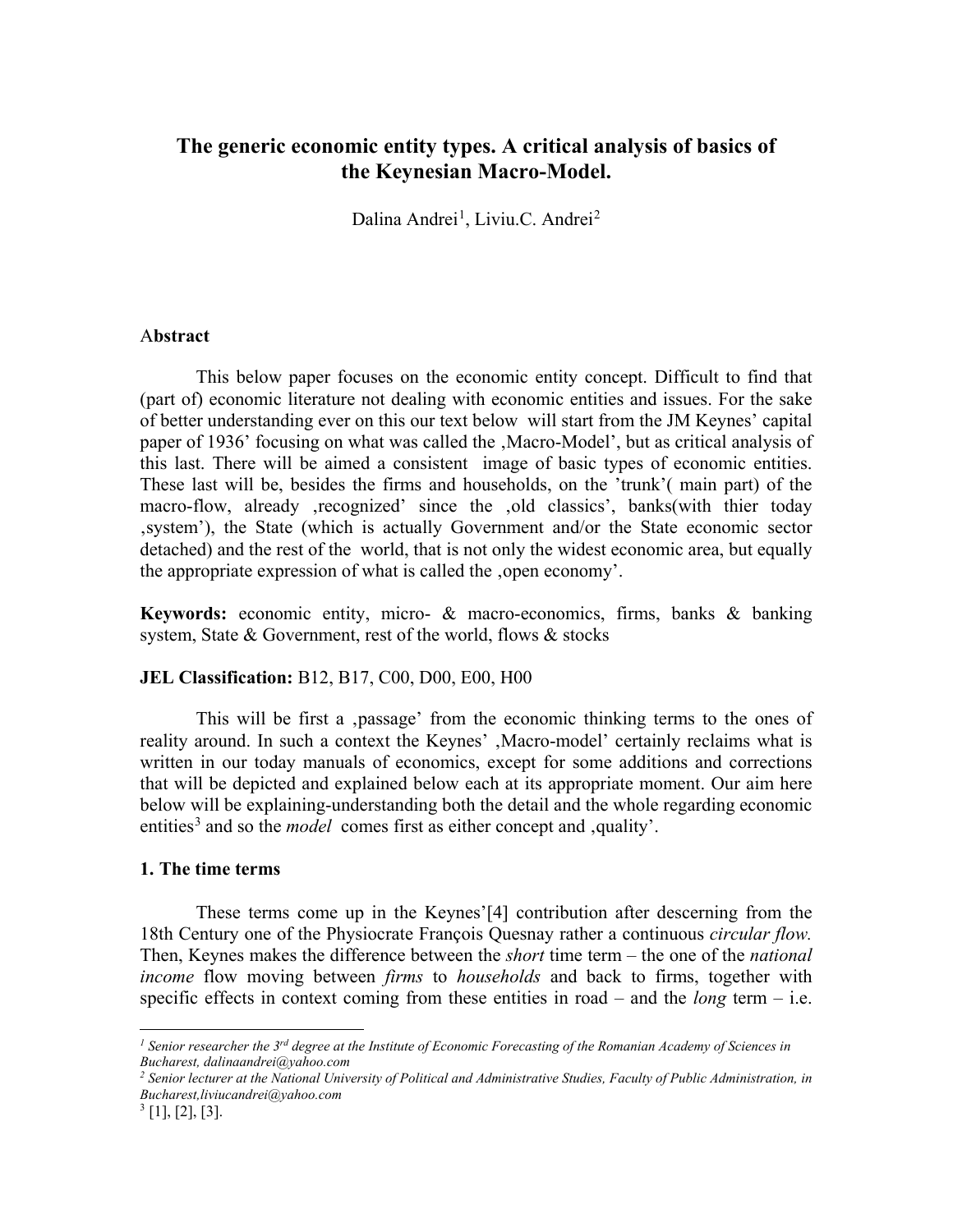here imagining successive short terms in the individual short term repeated context. Besides, the same *short term* might be seen and imagined both along this circular flow and beyond, and for ,beyond' the author's *additional flows* ,planted' on the mainorriginal circular flow.

From the *Macro-model* to the reality and practice, here the same short term might be imagined at the lenght of production process  $-$  i.e. of all productions in place  $-$  and production turning into national income flows, at the taxes' collection intervals and/or at the ones of public spending tranches etc.

The *long term* apparently has not too much more than the short term in the Macro-model view, except for repeating all the short term's content several times  $-$  i.e. there aren't all short terms for forming a long term, as real, but the successive short term ones. Operations imagined along the short term moving flow, as the circular plus its additional flows, will repeat for the long term as many times as the total flow itself. But overall, the long term will equally contain its own specific, apart from the short term's environment.

The most obvious terms' detachment between appears just , inside' the Macromodel – i.e. the banks' intrusion in the whole circular flow, together with the additional *savings (S) – investments(I)* flow --, but the specific time-term is here equally important and interesting. Actually, it is on the *short term* that *savings(S)* affects (reduces) *consumption(C),* and so te *aggregate demand(AD)*; it is on the *long term,* meaning beyond the short term limit, that the same savings collected turn into *investments(I)* and these last do the contrary (rising) to the same aggregate demand. Plus, the higher the savings – i.e. and their harming short term effect on the people's and other entities' welfare --, the higher the contrary long term beneficial feed-back on the economy's growth and development resources.

## **2. Banks, savings and investments**

Just keeping on the same bank entities inducing their savings-investments specific and additional flow for here adding two important issues. On the one hand, banks form the so called *banking system,* a formula in its full development at the time of the Keynes' main paper published(1936) and this system works as coordinated by the *central bank* entity. This last either strengthens the inter-banks connections and manages the State's monetary policy.

On the ither hand, the savings-investments flow rather extends its flow (be it additional) and activity from the banks' to the *financial organizations'* zone – i.e. working for investments and crediting. And certainly these new entities skip the central bank statutory authority<sup>[4](#page-2-0)</sup>.

## **3. State and Government**

<span id="page-2-0"></span>Besides powers of the State since always – e.g. defense, public order, healthcare and education – master Keynes sees the *economic entity* status at the same. His precision here made is that the same State acts as the economic entity, the same as for the rest of its status – i.e. *defending the other entities' interests, no proper interest against them!*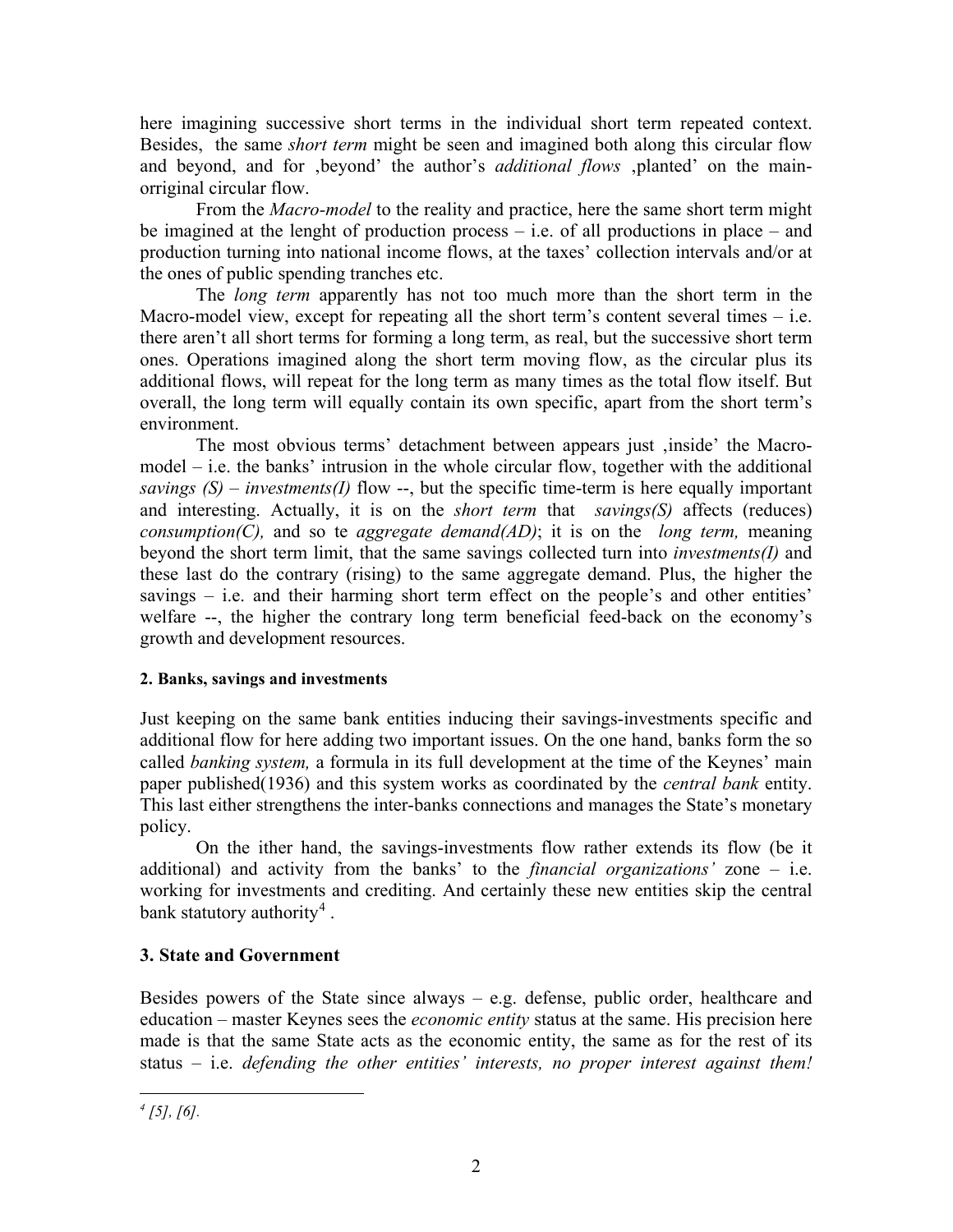Actually, States do support dictators and even gangster gangs – i.e. but such facts never contradict such an enounced principle, either. On the contrary, any State supports its society governed around, as this is  $-$  i.e. when State and its society shape together democratic and rule of law foundations the State will govern as these.

As an economic entity the same State will act in context – i.e. all over differently than all the rest of economic entity known types. State does collect its income through taxation – e.g. it is not only a reality, but equally expected that the taxes amount isn't the same with quantity and quality of services provided. In reality the State's income comes from other sources as well, but taxation here lasts as a strong majority income source of all time and in all today world States – i.e. and the Macro-model reduces its State income sources to *taxation*.

*Taxation* could actually be found among the old(est) economic activities of both State and the other economic entities, plus as pretty immutable everysince. Or, we might here face the economic entities' portraying in the Adam Smith's first treaty of economics ever, in 1776<sup>[5](#page-3-0)</sup>, much different from what we see today around, whilst the same classic author equally enounced some , taxation principles' that stay currently valid. And this is once more accountable for the State's specific, as economic entity, against the other ones.

The *Macro-model* does simplify taxation (at least) twice: (1) firms do not here appear as taxpayors; (2) taxation is seen as reduced to the direct taxes  $-$  i.e. current (national) income related. But on the ,correct' Macromodel thinking side, there though remain the essential taxation aspects.

First, but actually once more the *economic entity* quality of the State isn't the same and even has nothing to do with its economic leadership and policy issuing ones. Then, let us see back Diagram 3, in which goverment spending (G) adds to private investments (I) in the common aim of forming aggregate demand (AD) and then national income (Y) of the new year-cycle, so in the economic growth environment.

The idea that government spending $(G)$  yields growth and welfare, and that in direct market competition with private investments(I), then equally attracts other ideas of interest. Let us see first how economic *performance* in the State economic entity case evolves differently than for the other such entities – e.g. the last entities expend priory of there expecting corresponding revenues and so profit, that is basing their welfare, part of the whole welfare in the area (i.e. national income), i.e. the same last entities' welfare comes directly from (current) national income (Y) and indirectly from the (previous) State's expense(G).

Then, besides this specific economic welfare's relation to *government spending,* plus government revenu not quite being the Government's/State's performance's repayment – i.e. it just couldn't be as such this way --, there comes the third aspect here induced – the *budget deficit* condition: **G**>**T**

Or, actualy it is to be just here emphasised what is coming up on the other side or beyond the inflationary effect of this – i.e. that we hear about all over and everyday.

 $\overline{a}$ 

<span id="page-3-0"></span>*<sup>5</sup> The Wealth of Nation, that also was the single book ever written by the Scottish Adam Smith that was called the 'parent of economics' . Actually, in its evolution economics had started with just ideas, theses and phrases inserted in other papers, e.g. philosophical or literary. The so-called 'Treaty Era' of*  economics started with this treaty of Adam Smith and continued with treaties written by David Ricardo, *Karl Marx and Alfred Marshall during the next following 19th century.*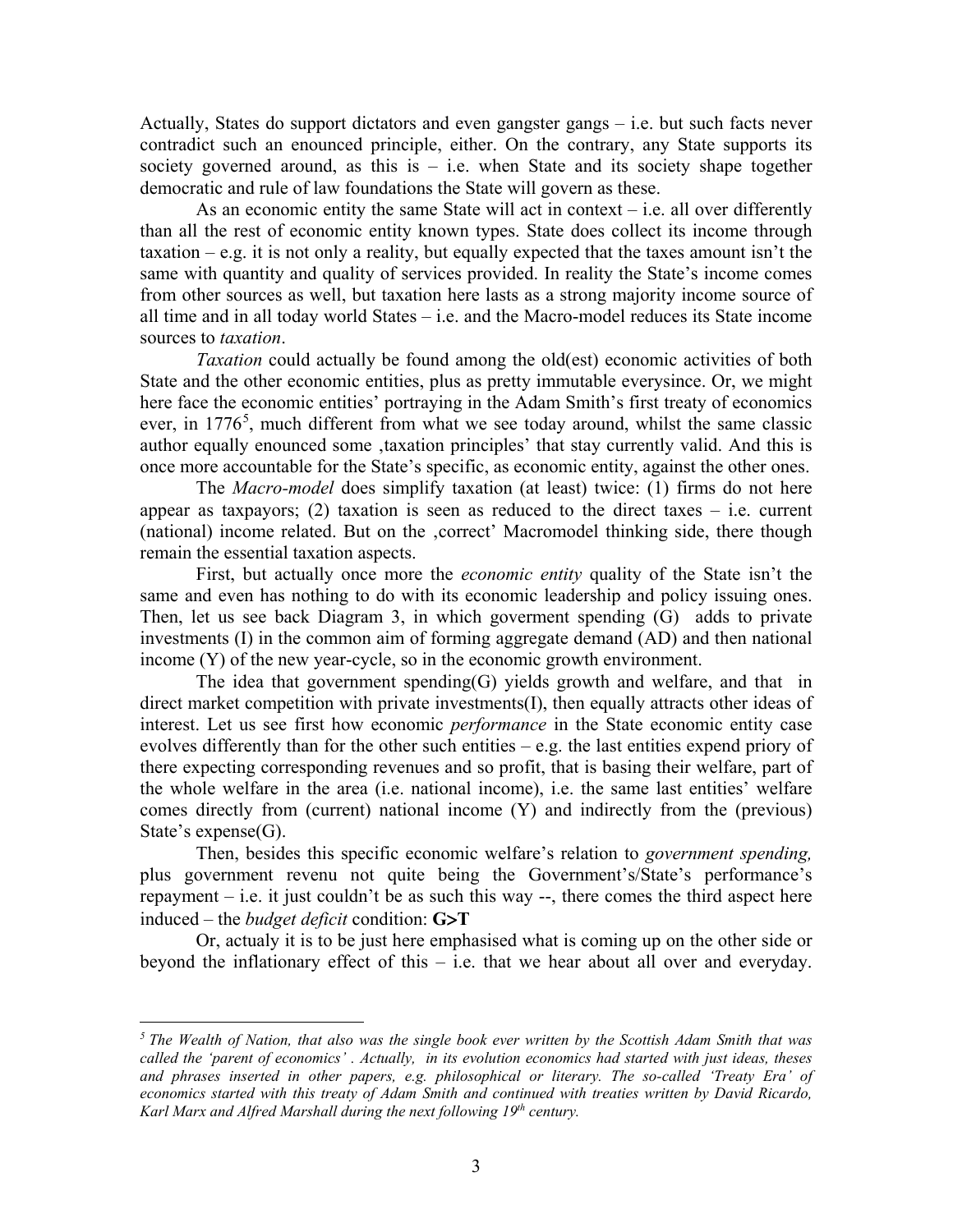Together with government spending, budget deficit basically feeds the next forward national income and its afferent welfare, as, let us say, the , State's generosity'.

That is also because and very together with the opposite State *budget surplus* – i.e. of course, equally opposite to any welfare feeding, but moreover, with not too much sense of existence for the same State, as economic entity. It is only the extreme circumstance of chronic inflation-hyperinflation encountering that budget surplus means really something for. Just look back at the other economic entities – i.e. in their zone of profit maximising ever – to see what is once more different for the State economic entity – i.e. since no State's interest off its relations with citizens and entities, what would ever be its revenu surplus for?

Another significant aspect and the last one to be here depicted relates to the State's revenu and expense levels off the budget disequilibria light. Actually, when State's revenu is high, its expense is always similarly high  $-$  i.e. even face to a whole scale of budget deficit levels -- and this roughly means a high State's weight in the whole economy. Or, here there are at least two zones of thinking about. For the one of them, when picking of all world national economies the ones of high national incomes and other macroeconomic indicators per capita and good resource allocations and transforming, it will be likely to find both high and low State sector's weights in the whole economy amongst. Shortly, this zone of thinking equally relates to *political thinking*.

In such a context, liberals – i.e. despite all their thinking related disturbances in the aftermath of the Big Crisis (1929-1933) – stand against economic interventionism, or in favour of harshly limitting it. The State woud be supposed to limit its acting to its basic (i.e. non-economic) functions: defense, public order, healthcare and education. As regarding the economy, intervention admitted by liberals would be limitted to its so called *negative* approaches: e.g. ensuring an appropriate environment for all economic entities acting. Liberals eversince work for free initiative and taxes reduction – i.e. in favour of working economic entities all over. Plus, since recently they do claim about the State's intervention that, instead of the expected boosting production and business hand in hand with the private sector working, on the contrary, 'infects' or pushes the last away from this scene.

*Liberalism* is finally blaimed for social inequality and poverty problems induced equally in the industrialized economies. And that together with business success restricted to and differenciated among the most powerful and highly endowed ones.

On the contrary, *socialists* and *social-democrats* roughly enjoy Keynesian theses – i.e. while, on his position the author of 'The General Theory...' keeps far from such a political ideology and no 'social-democrat economics' comes instead, as much as its opposite *liberal economy* keeps really valid issue<sup>[6](#page-4-0)</sup>. Social-democrats are likely to wish to the natioinal economy a strong and influent government economic sector with high skill specialits in all areas able to take good care of economic infrastructure and management. Social-democrats see the , shadows of the free economy' when rather taking care of spreading-generalizing welfare and dealing with equity and non-discriminating criteria of welfare distribution. In the vicinity of the ,old 19th century socialism' today socialdemocrats yet keep finding , imoral' all economic performance not then translated into

-

<span id="page-4-0"></span>*<sup>6</sup> i.e. classics and neoclassic remain the dominant economic current of thinking since the first treaty of economics of Adam Smith – 'The Wealth of Nations' (1777).*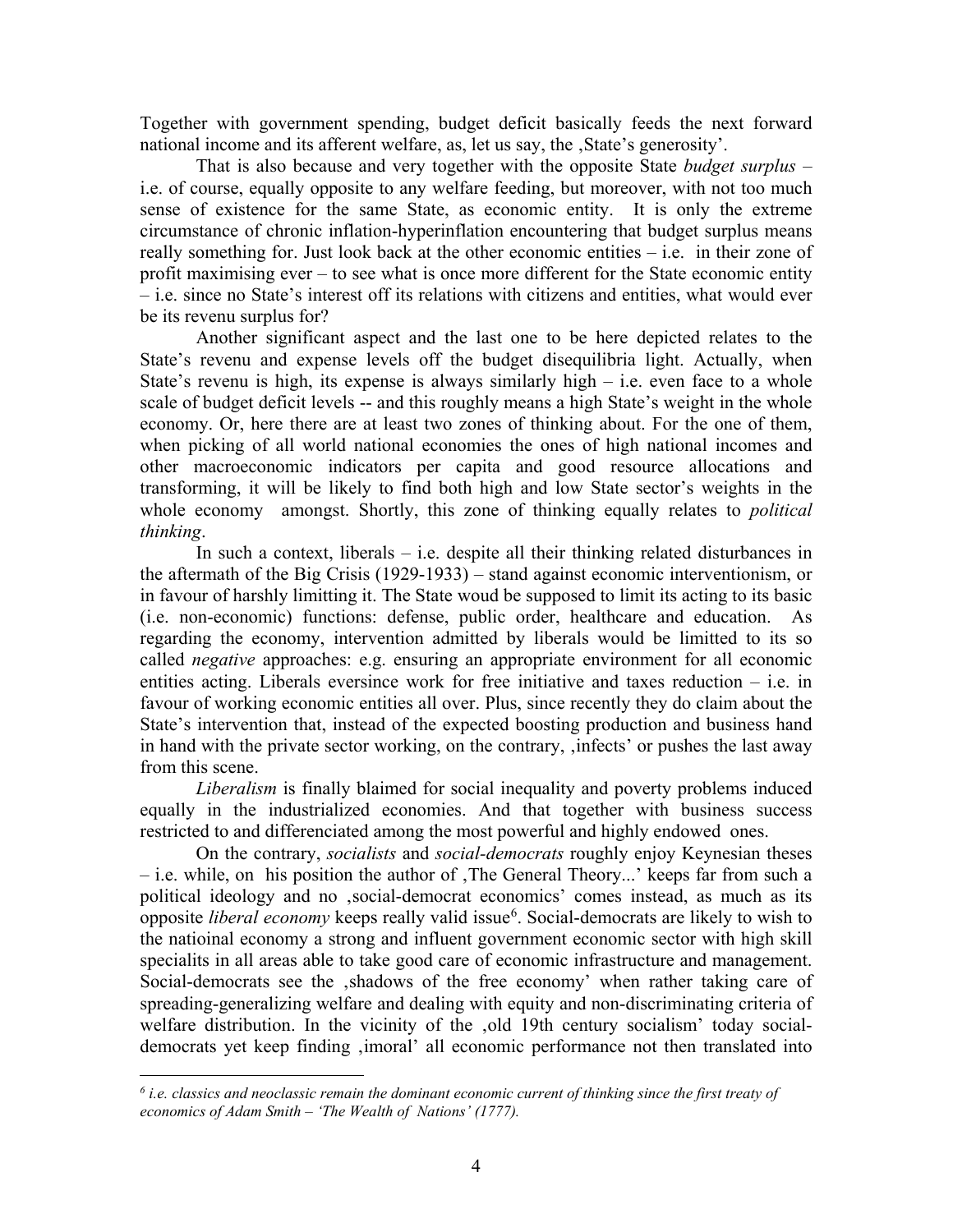social welfare and life standard rised. Or, this is really why State is required to be(come), stay and stand strong – e.g. for welfare (re)distribution ensured and poverty fought, but certainly not only --, here including as economic entity.

*Social-democracy* is blamed, in its turn, for wealth *distribution* prioring against wealth producing, which naturally comes first; for claiming equal wealth on the 'not performing side' of the economic society and to the ones rather found of material rights freely offered by the authorities and that in spite of forcing the others, those who ever work for economic growth and development, to pay taxes according to their performance done; for ever rising government spending in favour of the same for taxation  $-$  i.e. while the higher the State's revenu from taxation, the closer the taxing to its *progressive* system also according to individual income and fortune levels<sup>[7](#page-5-0)</sup>.

Actually, this same (i.e. pro-political) zone of thinking does find radicalism  $-$  i.e. together with economic thinking related to the political one – on both sides and it is this explaining how policies and governments' attitude become rather moderate on the ground – e.g. social-democrat governments sometimes taking liberal political measures, like tax reducing, as well as liberal governments sometimes increasing pensions and other incomes from the authority and public administration.

The other economic thinking zone  $-$  i.e. the one finally breaking up with political ideologies, but then with their splitted views on welfare producing & distribution, as well – deals, in its alternative, with a presumable *optimal size of the public sector* in the whole economy – i.e. see Diagram 4  $[7]^8$  $[7]^8$ .



#### **Diagram 4**

See in this Graph the public sector size on its abscise and on its ordinate the opposite to one-another *social marginal benefit (SMB*↑*)* and *social marginal cost*   $(SMC\mathcal{L})$ . The meaning of SMB and SMC evolving like these two curves referring to the public sector size is that: (i) for low public sector size benefit is high and costs much lower, that would make the same public sector as efficient as private sector entities, while it would never be supposed to work like this for being what it is; (2) for high size public sector, the last gets overweighted in favour od cost increasing and benefit lowering, as a real burden to the economy. Finally , (3) there might be imagined the optimum size of the

<u>.</u>

<span id="page-5-0"></span>*<sup>7</sup> E,g, let us remind the well known episode of the 'Abba' musical group giving up their Swedish citizenships for too high income tax levels to pay home.* 

<span id="page-5-1"></span><sup>8</sup> pp. 284-285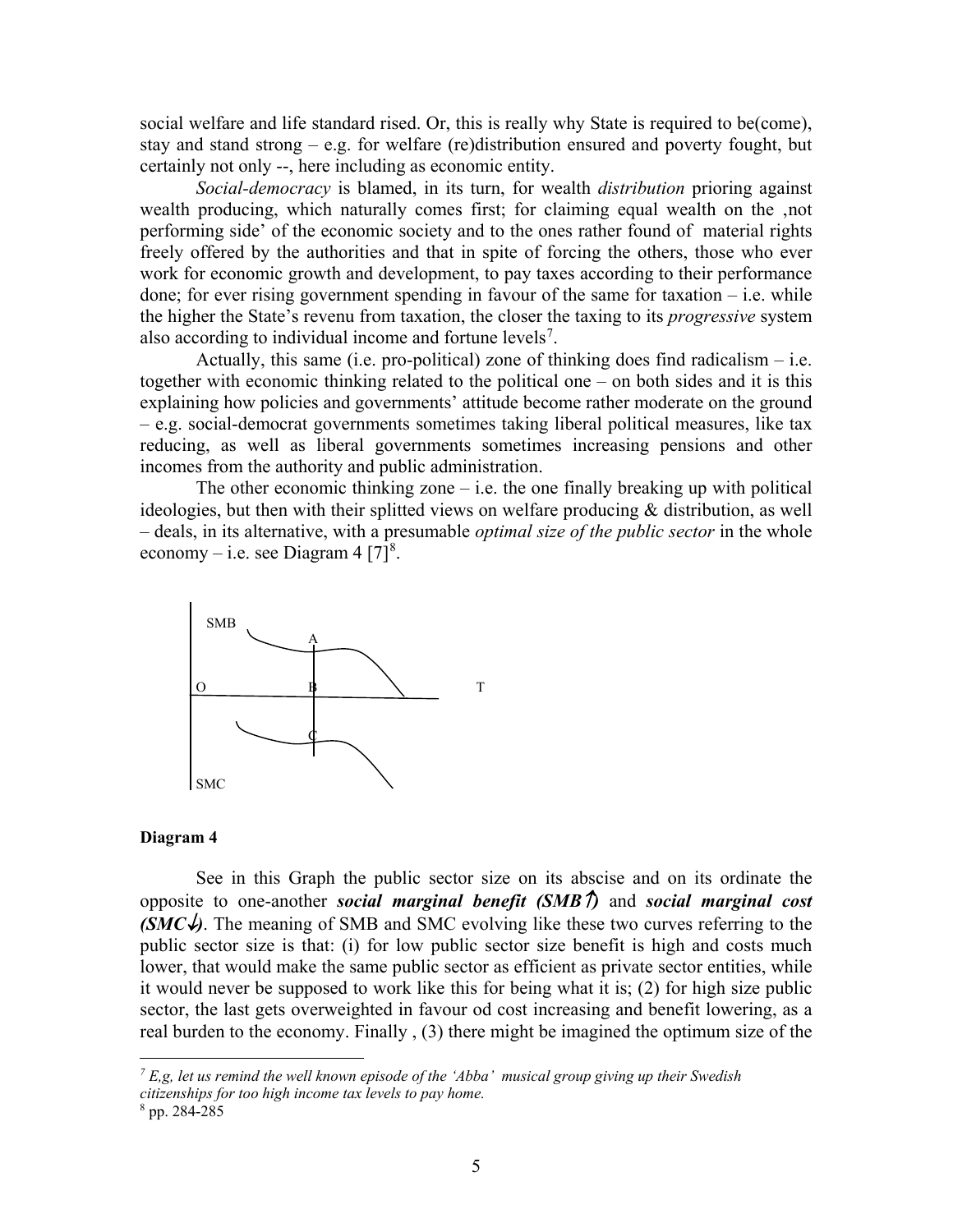public sector as the OB segment on the abscise  $-$  i.e. for which SMB=SMC, actually AB=BC segments on this Graph. Theorists here find such an equality – i.e. the *optimal size* -- as the *long-term* equivalent to what means *budget equilibrium* – i.e. here between governemnt spending and revenues, these last highly dominated by taxation -- on the short term, certainly for the same *State-public[9](#page-6-0) sector*.

One more difference between this and the other zone of thinking is that this one seems to work not too close to the reality of economic policies and practice. This is why the literature rather here finds two *'benchmark-substitutes'* in context. The one is (a) the *social disturbance'* hypothesis(Peacock & Weiseman<sup>[10](#page-6-1)</sup>) assuming a demcratic society with corresponding political decision taking. There will be likely the so-called *cycle of social disturbance –* i.e. a succession of specific facts firstly action on short terms, then these time terms get extended. The *social disturbance* is likely to induce public spending rising( $\uparrow$ G) on the short term, of course together with that of taxation( $\uparrow$ T), and on longer term the same public spending (G) firstly rising gets stable at a new level higher than the one pre-existent of the last social disturbance cycle.

The other (b) *public goods over-supply* hypothesis (Buchanan & Tullock<sup>[11](#page-6-2)</sup>) assumes the G=T equality as budget equilibrium expressed and so any imaginable *public goods over-supply* actually induces a social perception about , low taxes'.

### **4. The rest of the world and open economy.**

First reviewing the *circular flow* model, part of the whole *Macro-model,* with its three above diagrams in order to, second, finally detect the *rest of the world* part*.* Third, the most obvious specific of this *rest of the world-open economy* intrusion is an obvious 'lost' of connection between the two here additional flows – i.e. *imports (M)* and *exports (X).* This is while, obviously again, in the other cases of economic entity categories, savings(S) and investments(I) were connected on both time terms (i.e. for banks) and  $taxes(T)$  and government's expenditure $(G)$  were very connected on the short term (i.e. for the State sector).

Though, similarly to the State's economic involving case  $-$  i.e. in which, on the households' side, taxation was reduced to the direct taxes (the ones directly applied to the incomes, actually to the current national income here figured by the main circular flow part) – in the *rest of the world* case – i.e. and equally on the households' side – the *imports (M)* reduce to the *consumption-*related ones. Or, the result here is that rupture of flows  $-$  i.e. of course, consumption imports couldn't ever be able to , feed' the firms' exports in any way.

In fact, *Macro-model* skips the imports-exports connection, while the reality yet doesn't – i.e. imports include their *production-*related part, which's ups and downs follow the ones of exports, or actually these imports directly push exports. This is about those imports of components, semi-finished goods and spare parts of goods of which production – i.e. instead of ever staying located in an individual factory establishment – rather shares between establishments working in several countries and parts of the world

 $\overline{a}$ 

<span id="page-6-0"></span>*<sup>9</sup> i.e. on this side of analyses theorists seem to deliberately skip what might be called 'private' property or interests of the State.* 

<span id="page-6-1"></span>*<sup>10</sup> [8].* 

<span id="page-6-2"></span>*<sup>11</sup> [9]; [10]*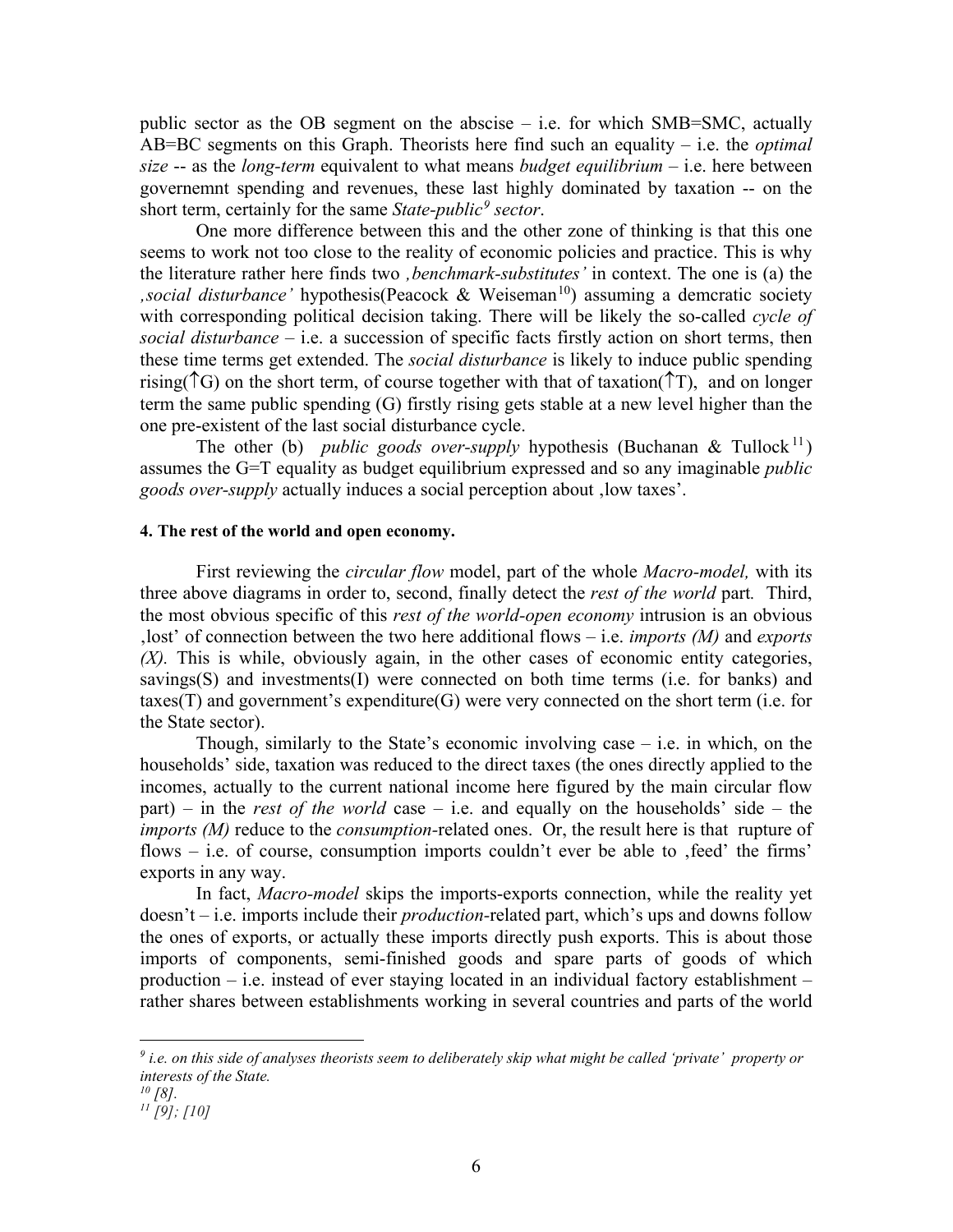and certainly cooperating amongst. In reality, moreover, ,pure' policies to boost exports and curb imports are decreasingly available in the ever interventionism portfolio either.

Or, *Macro-model,* on its side again, here claims to have overcome those limits of the Quesnay-Say's old *closed economy* image. Such a progress seems to get its own price, as well, in reality -- i.e. rather no capability of the households related imports to ever support the firms' exports, as much as savings and taxes paid by the same households really support banks' credited investments and Government spending.

The other significant aspect of this part of *Macro-model* relates to flow direction – i.e. *imports* are issues (of) and *exports* are entries in the national economy, which isn't true for exports-imports real flows, but for their money-payment flows. Or, since the old classics all macroeconomic flows – i.e. including firms-households and here householdsbanks and households-State flows -- were *real economy* based. In another expression, exports repaid by the rest of the world  $-$  i.e. as an entrance flow, in money terms only and market values not related to the domestic market – isn't the same with the same exports, seen as domestic productions to be directed abroad, to the international market – i.e. as in real economy and domestic cost terms. All the more, when taking into account the openess degree of the economy[11] proper thought as based on the , real economy' side shows to be right of the other, the Keynesian one, proper to Macro-model.

So these above are at least two aspects of the Keynesian Macro-model that might be found as , licentious', but paradoxes aren't missing either: the , External Balance of Payments Manual' of the IMF (IMF 2013) keeps ,ultra-Keynesian'. And let us explain it through the above equalities here taken over:

 $Y = C + S + T + M$  $C + I + G + X = AD$ since further assuming market equilibrium as:  $Y = AD$ for which, this way:  $C + S + T + M = C + I + G + X$ re-arranged as:  $(X-M) = (S-I) + (T-G)$ 

Or, this is the first so-called *external balance of payment postulate –* i.e. that is quite Keynesian: the external equilibrium/balance (i.e. the left hand side member of the equality) bases on the other two balances that are ,ultra-internal' for the same macrosystem. These balances of the right hand side of equality are the *savings-investments (S-I)*  and the *State budget* ones.

And as in detail, the external balance of payments' (EBP's) favourable position [12] naturally relates to exports $(X)$ , but the same as to savings  $(S)$  and to harsh taxation(T) – i.e. on the contrary, investments (I) and public spending (G), as the ,motor' for economic growth and development, are both inflationary (i.e. through aggregate demand/AD) and affecting the external equilibrium, as the ,price paid' for.